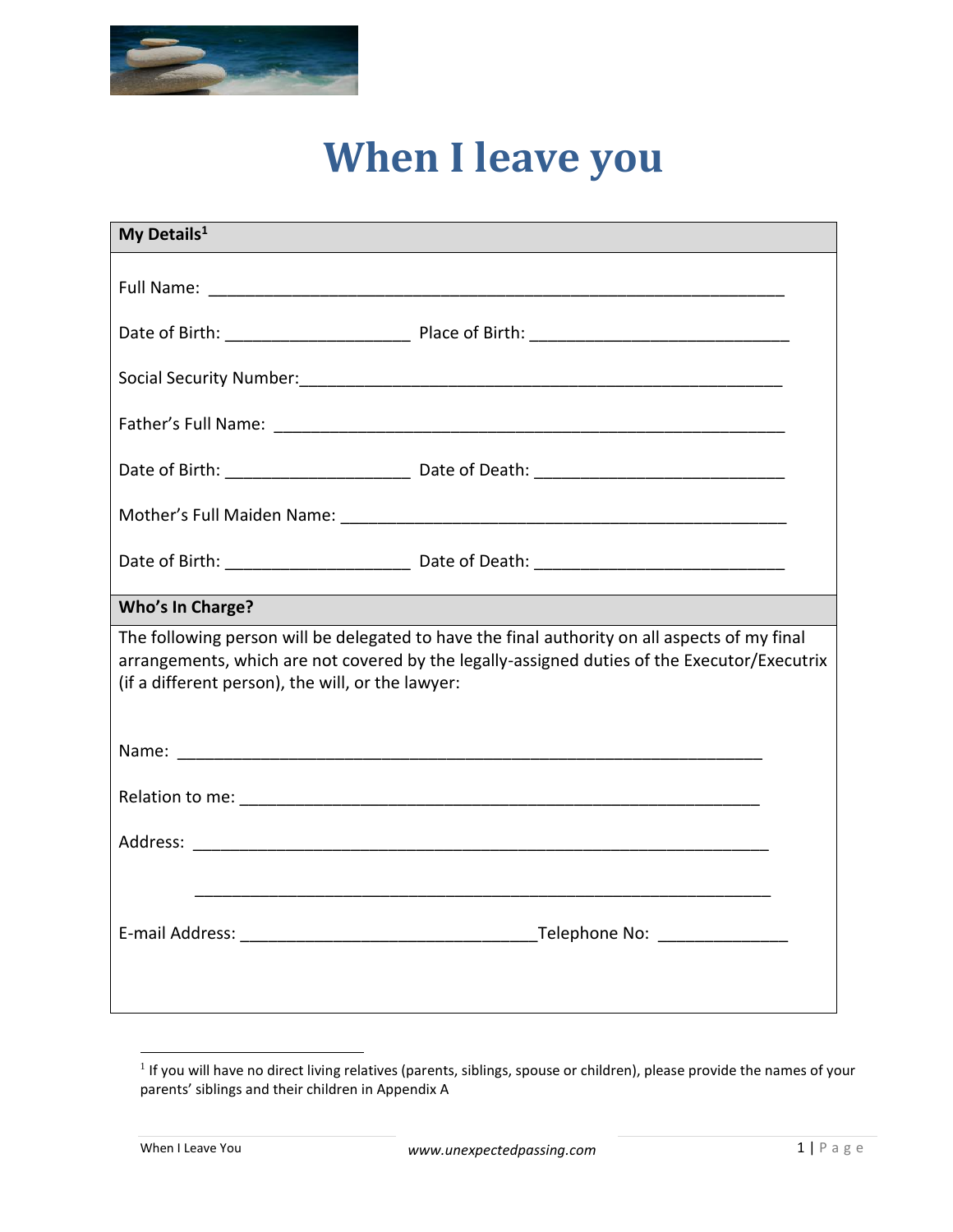

| <b>Funeral Arrangements</b>                                                                                                                                  |
|--------------------------------------------------------------------------------------------------------------------------------------------------------------|
| <b>Funeral Home/Crematorium</b>                                                                                                                              |
|                                                                                                                                                              |
|                                                                                                                                                              |
|                                                                                                                                                              |
|                                                                                                                                                              |
|                                                                                                                                                              |
| Burial   Open Casket     Closed Casket     Green Burial                                                                                                      |
| Cremation     Urn     Ashes are to be scattered   at: __________________________                                                                             |
| (tell me where to scatter the ashes)<br>Urn to be buried/entombed $\ \cdot\ $ If yes, please give the information where this is to be<br>buried or entombed. |
| I would <u>I</u> would not like to have photographs displayed at the funeral home and/or<br>memorial service.                                                |
| If yes, these photos can be found                                                                                                                            |
|                                                                                                                                                              |
|                                                                                                                                                              |
|                                                                                                                                                              |
|                                                                                                                                                              |
|                                                                                                                                                              |
| Cemetery/Crypt                                                                                                                                               |
|                                                                                                                                                              |
|                                                                                                                                                              |
|                                                                                                                                                              |
|                                                                                                                                                              |
| Cemetery Plot/Crypt Alcove Designation or Number: ______________________________                                                                             |
|                                                                                                                                                              |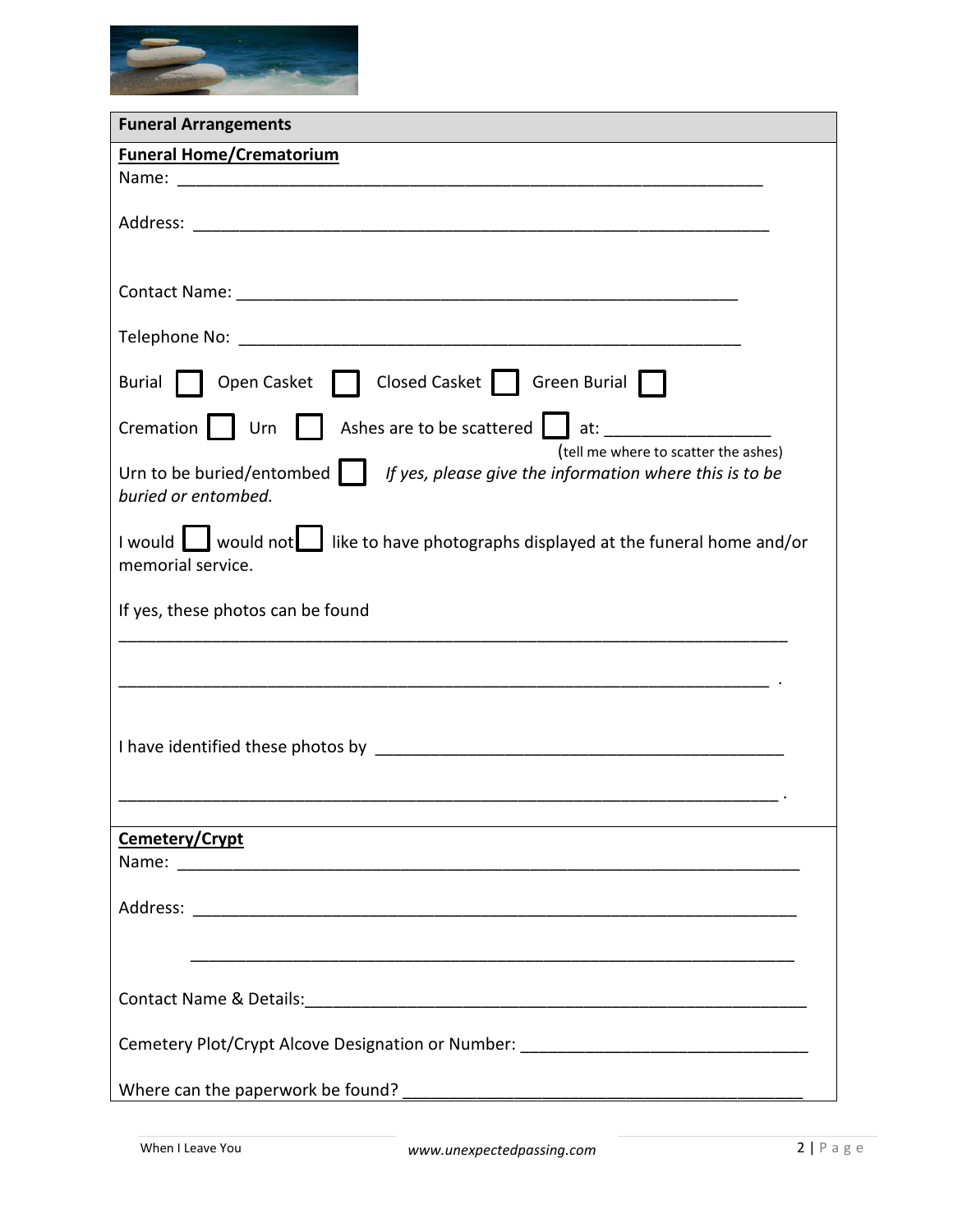

| <b>Prepaid arrangements:</b>                                                                               |
|------------------------------------------------------------------------------------------------------------|
| Yes   No                                                                                                   |
| If yes, the paperwork for these prepaid arrangements can be found:                                         |
|                                                                                                            |
|                                                                                                            |
|                                                                                                            |
|                                                                                                            |
|                                                                                                            |
|                                                                                                            |
| <b>Military Funeral:</b>                                                                                   |
|                                                                                                            |
|                                                                                                            |
|                                                                                                            |
|                                                                                                            |
|                                                                                                            |
|                                                                                                            |
|                                                                                                            |
|                                                                                                            |
|                                                                                                            |
| <b>Organizational Rites:</b> (Such as masonic apron and ring)                                              |
|                                                                                                            |
|                                                                                                            |
|                                                                                                            |
|                                                                                                            |
|                                                                                                            |
|                                                                                                            |
| Clothing: I would like to be clothed in the following outfit (attach picture, if you can):<br>Description: |
|                                                                                                            |
| This outfit can be found (tell me where the clothes are in the house/apartment/room):                      |
|                                                                                                            |
|                                                                                                            |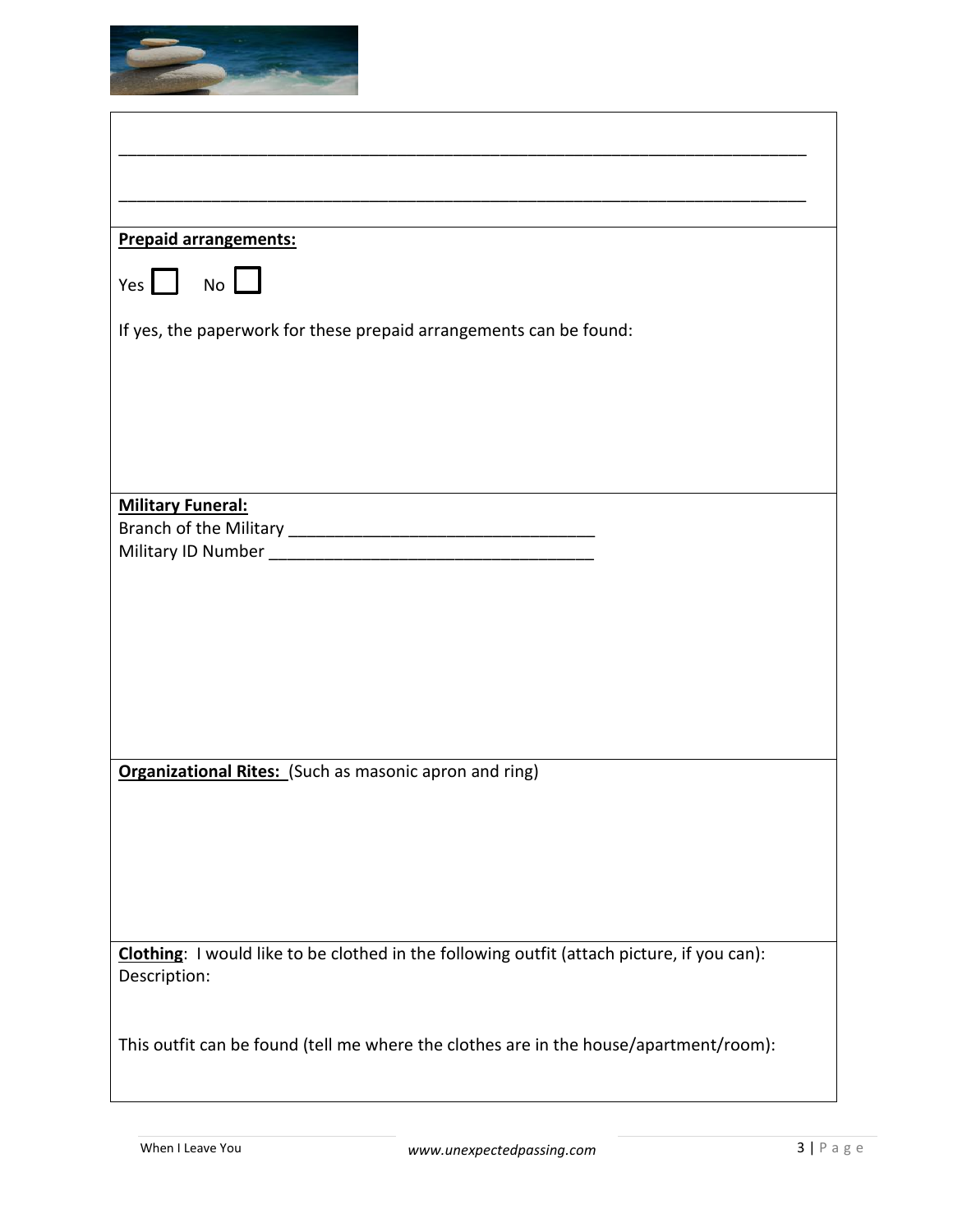

| <b>Calling Cards:</b><br>Both an image and a verse need to be selected for the calling cards at the funeral.                                                                                                                                                               |  |  |  |
|----------------------------------------------------------------------------------------------------------------------------------------------------------------------------------------------------------------------------------------------------------------------------|--|--|--|
| My preference for an image would be:                                                                                                                                                                                                                                       |  |  |  |
|                                                                                                                                                                                                                                                                            |  |  |  |
|                                                                                                                                                                                                                                                                            |  |  |  |
| If there is a special verse that you would like to have on the back side of the card? If so,<br>please either copy/print it here, or provide the reference to the verse:                                                                                                   |  |  |  |
|                                                                                                                                                                                                                                                                            |  |  |  |
| <b>Flowers:</b>                                                                                                                                                                                                                                                            |  |  |  |
| I would $\begin{bmatrix} \end{bmatrix}$ would not $\begin{bmatrix} \end{bmatrix}$ like to have flowers at the funeral/cremation/memorial service.                                                                                                                          |  |  |  |
| In lieu of flowers, I would like donations made to the following charities:                                                                                                                                                                                                |  |  |  |
|                                                                                                                                                                                                                                                                            |  |  |  |
|                                                                                                                                                                                                                                                                            |  |  |  |
| <b>Pall Bearers:</b><br>If you will have a casket and choose to be buried, please list those people (normally, men),<br>who would be appropriate pall bearers. If they are not known family, please also provide<br>their address, telephone number and/or e-mail address: |  |  |  |
| 1.<br><u> 1980 - Jan Barnett, fransk politik (d. 1980)</u>                                                                                                                                                                                                                 |  |  |  |
| 2. $\overline{\phantom{a}}$                                                                                                                                                                                                                                                |  |  |  |
| 3.                                                                                                                                                                                                                                                                         |  |  |  |
| 4.                                                                                                                                                                                                                                                                         |  |  |  |
| 5.                                                                                                                                                                                                                                                                         |  |  |  |
|                                                                                                                                                                                                                                                                            |  |  |  |
| 6.                                                                                                                                                                                                                                                                         |  |  |  |
|                                                                                                                                                                                                                                                                            |  |  |  |
|                                                                                                                                                                                                                                                                            |  |  |  |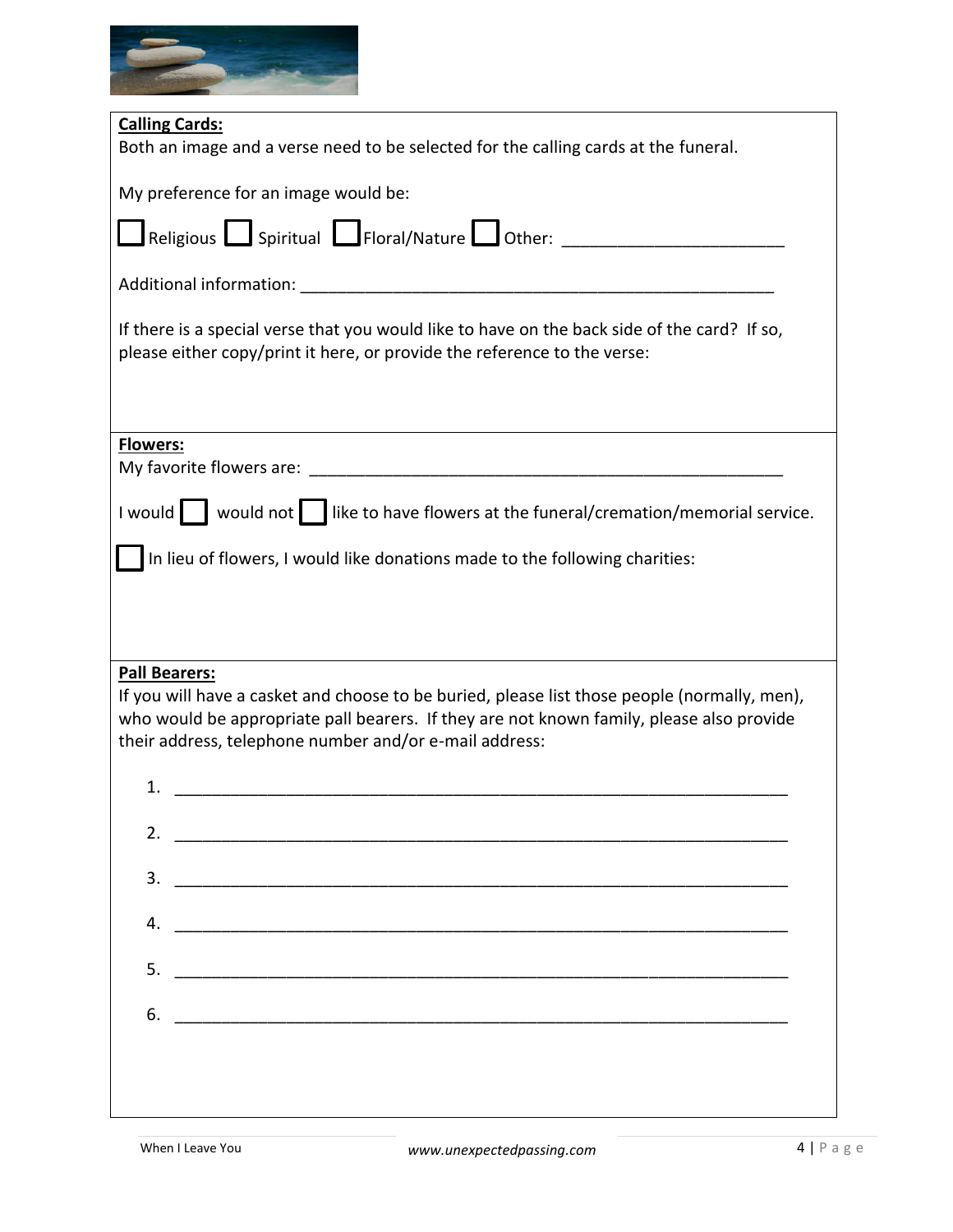

| <b>Attorney</b><br><u> 1989 - Andrea Santa Galile, ann an t-Ann an t-Ann an t-Ann an t-Ann an t-Ann an t-Ann an t-Ann an t-Ann an t-A</u> |
|-------------------------------------------------------------------------------------------------------------------------------------------|
|                                                                                                                                           |
|                                                                                                                                           |
|                                                                                                                                           |
|                                                                                                                                           |
|                                                                                                                                           |
|                                                                                                                                           |
|                                                                                                                                           |
|                                                                                                                                           |
|                                                                                                                                           |
| <b>Executor/Executrix</b>                                                                                                                 |
|                                                                                                                                           |
|                                                                                                                                           |
|                                                                                                                                           |
|                                                                                                                                           |
| <u> 1980 - Johann John Stone, markin film ar yn y brenin y brenin y brenin y brenin y brenin y brenin y brenin y</u>                      |
| Telephone:                                                                                                                                |
|                                                                                                                                           |
|                                                                                                                                           |
|                                                                                                                                           |
| <b>House of Worship/Memorial Services:</b>                                                                                                |
|                                                                                                                                           |
| I do   do not   a house of worship or memorial service<br>Hymns/Music:                                                                    |
| My favorite hymns/music are:                                                                                                              |
|                                                                                                                                           |
| 1. $\overline{\phantom{a}}$                                                                                                               |
|                                                                                                                                           |
|                                                                                                                                           |
| $3.$ $\overline{\phantom{a}}$                                                                                                             |
| 4.                                                                                                                                        |
|                                                                                                                                           |
|                                                                                                                                           |
|                                                                                                                                           |
|                                                                                                                                           |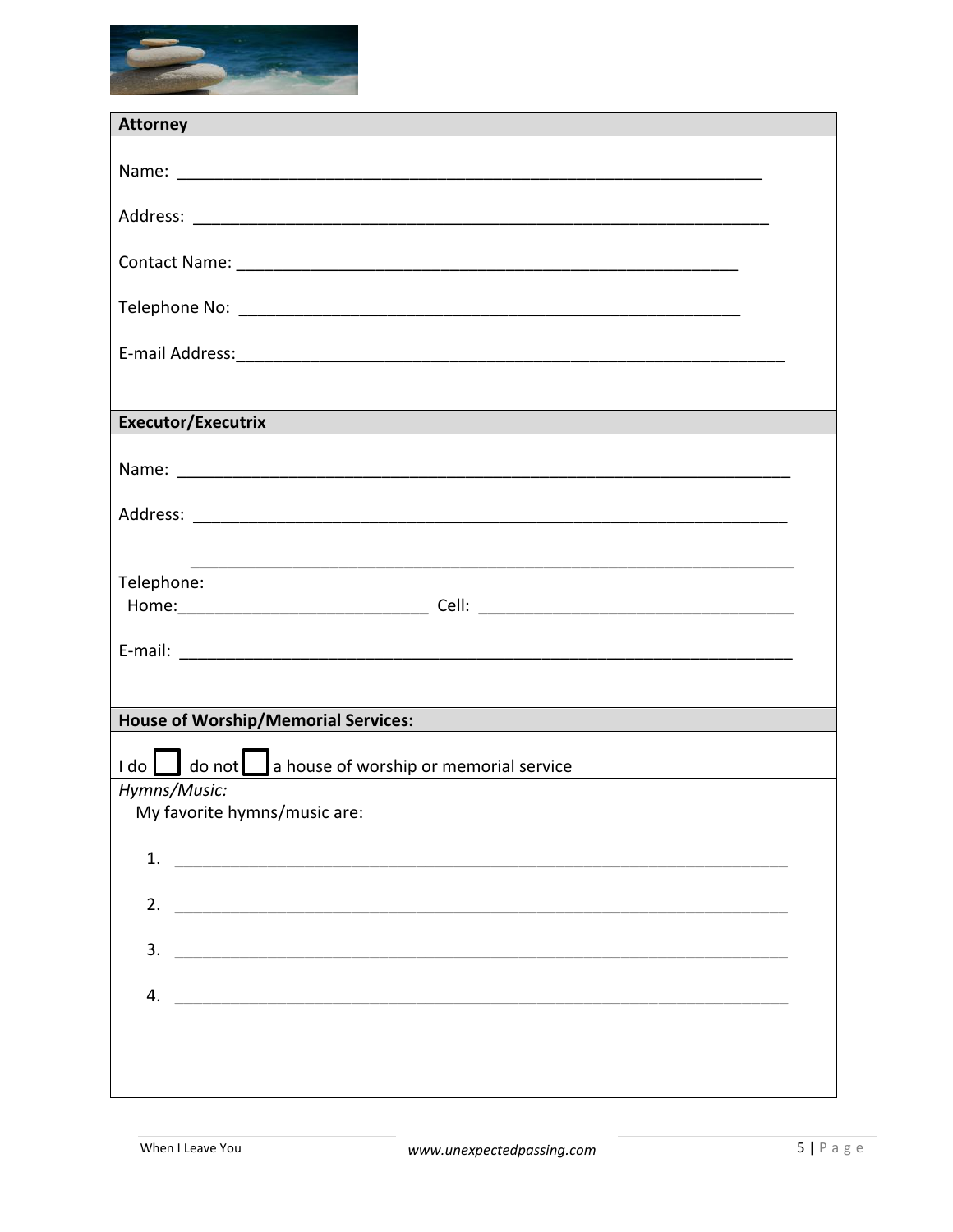

| information - title of source, page, paragraph - whatever is necessary to identify the portion |
|------------------------------------------------------------------------------------------------|
|                                                                                                |
|                                                                                                |
|                                                                                                |
|                                                                                                |
|                                                                                                |
|                                                                                                |
|                                                                                                |
|                                                                                                |
|                                                                                                |
|                                                                                                |
|                                                                                                |
|                                                                                                |
|                                                                                                |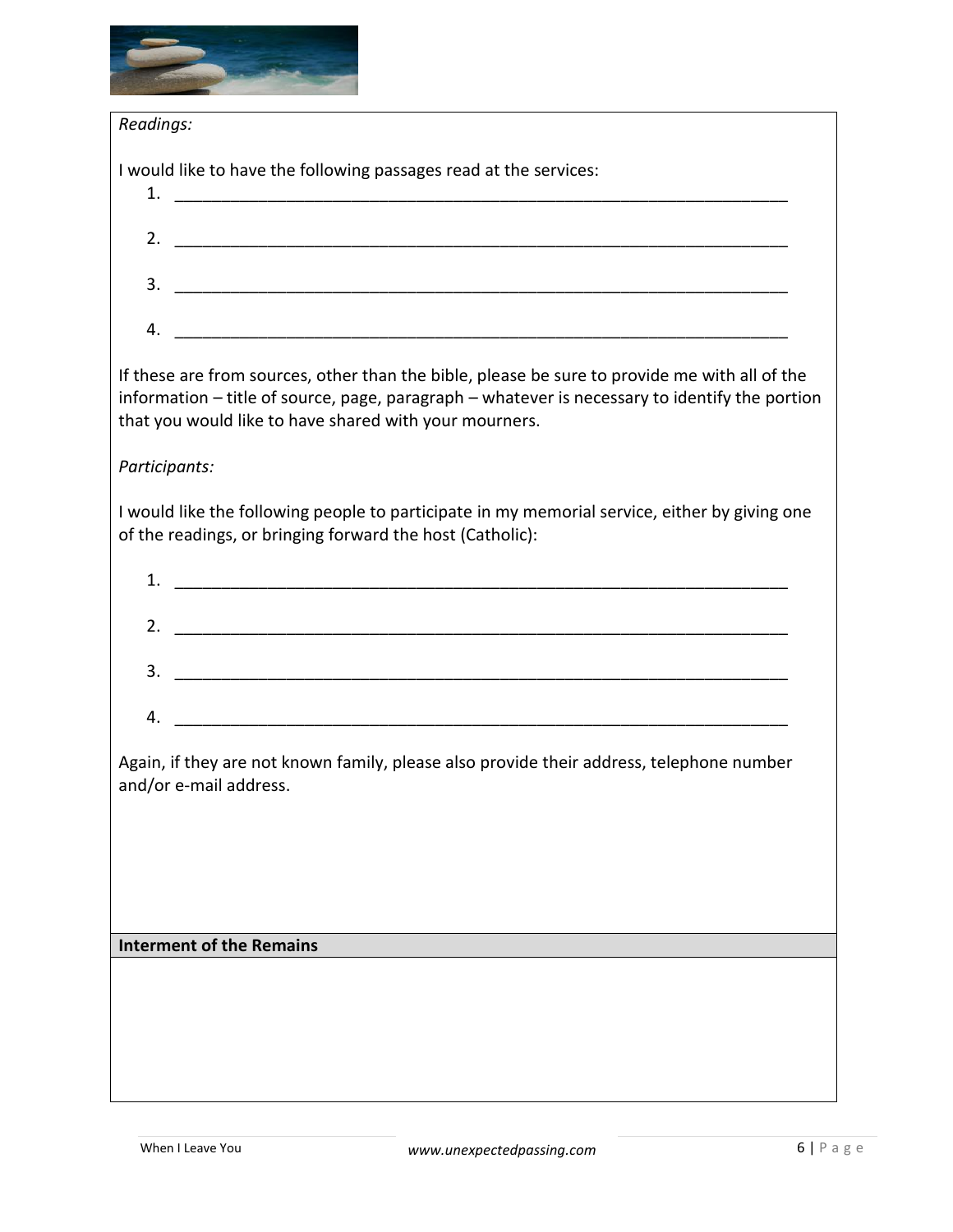

| <b>Who Needs to be Notified</b>                                                                  |  |                        |  |              |
|--------------------------------------------------------------------------------------------------|--|------------------------|--|--------------|
| Please include the contact details for all family, friends and other contacts that need to be    |  |                        |  |              |
| notified of your passing. Please include your doctors' information:                              |  |                        |  |              |
| Name                                                                                             |  | <b>Contact Details</b> |  | Relationship |
|                                                                                                  |  |                        |  |              |
|                                                                                                  |  |                        |  |              |
|                                                                                                  |  |                        |  |              |
|                                                                                                  |  |                        |  |              |
|                                                                                                  |  |                        |  |              |
|                                                                                                  |  |                        |  |              |
|                                                                                                  |  |                        |  |              |
|                                                                                                  |  |                        |  |              |
|                                                                                                  |  |                        |  |              |
|                                                                                                  |  |                        |  |              |
|                                                                                                  |  |                        |  |              |
| Dependents - Minor Children, Children with Special Needs, Parents or Elderly Relatives           |  |                        |  |              |
| Name                                                                                             |  | Age                    |  | Residence    |
|                                                                                                  |  |                        |  |              |
|                                                                                                  |  |                        |  |              |
|                                                                                                  |  |                        |  |              |
|                                                                                                  |  |                        |  |              |
|                                                                                                  |  |                        |  |              |
|                                                                                                  |  |                        |  |              |
|                                                                                                  |  |                        |  |              |
| Please see attached sheet "Appendix B" to be completed for each dependent to include:            |  |                        |  |              |
| their caretaker (either current or after your death), school information, medical information,   |  |                        |  |              |
| and name of a family member that can assist on the day of death.                                 |  |                        |  |              |
| <b>Instructions for My Pet</b>                                                                   |  |                        |  |              |
| If my pet(s) is still alive, when I depart, please see that the following caretaker is notified: |  |                        |  |              |
|                                                                                                  |  |                        |  |              |
|                                                                                                  |  |                        |  |              |
|                                                                                                  |  |                        |  |              |
|                                                                                                  |  |                        |  |              |
|                                                                                                  |  |                        |  |              |
|                                                                                                  |  |                        |  |              |
| My pet's veterinary "passport" or book can be found (please tell me where I can find it):        |  |                        |  |              |
|                                                                                                  |  |                        |  |              |
|                                                                                                  |  |                        |  |              |
| His/her food can be found:                                                                       |  |                        |  |              |
|                                                                                                  |  |                        |  |              |
|                                                                                                  |  |                        |  |              |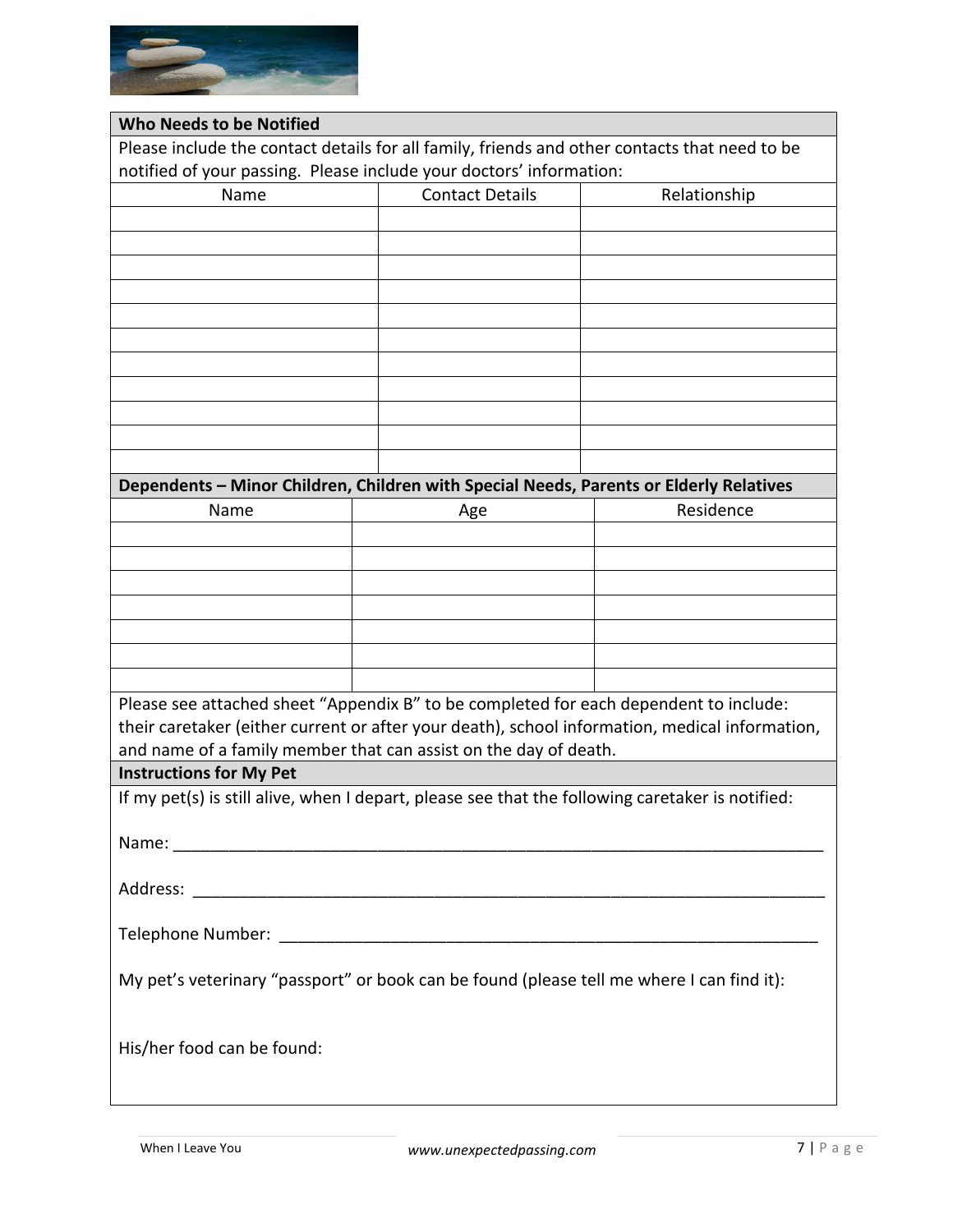

| Veterinary Information:            |                        |                          |
|------------------------------------|------------------------|--------------------------|
|                                    |                        |                          |
|                                    |                        |                          |
|                                    |                        |                          |
|                                    |                        |                          |
|                                    |                        |                          |
|                                    |                        |                          |
| <b>Additional Contacts</b>         |                        |                          |
| Name                               | <b>Contact Details</b> | Relationship             |
|                                    |                        | Accountant/Bookkeeper    |
|                                    |                        | Care-giver/Aid<br>Doctor |
|                                    |                        | Doctor                   |
|                                    |                        | Doctor                   |
|                                    |                        | Doctor                   |
|                                    |                        | Vet (if you have a pet)  |
|                                    |                        | Pharmacy                 |
|                                    |                        | <b>Financial Planner</b> |
|                                    |                        | Insurance Agent          |
|                                    |                        | Personal Banker          |
|                                    |                        | <b>Stock Broker</b>      |
|                                    |                        |                          |
|                                    |                        |                          |
|                                    |                        |                          |
|                                    |                        |                          |
|                                    |                        |                          |
|                                    |                        |                          |
|                                    |                        |                          |
| <b>Utilities</b>                   |                        |                          |
| <b>Type</b>                        | Provider               | <b>Account Number</b>    |
| Electric                           |                        |                          |
| Gas                                |                        |                          |
| Telephone                          |                        |                          |
| Cable/Internet                     |                        |                          |
| <b>EZPass/Electronic Toll Pass</b> |                        |                          |
| Garbage/Sanitation                 |                        |                          |
| Cell Phone                         |                        |                          |
|                                    |                        |                          |
|                                    |                        |                          |
|                                    |                        |                          |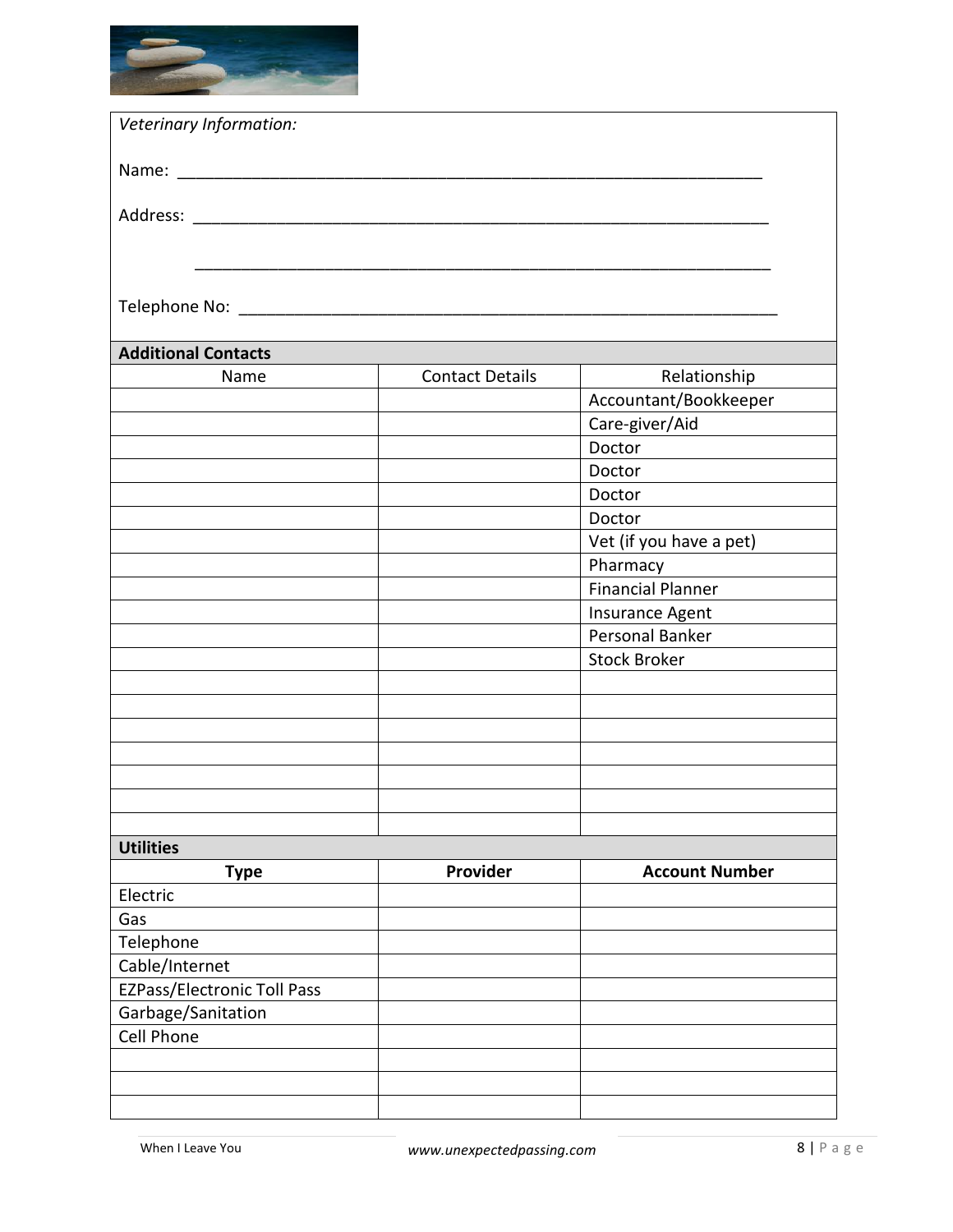

| <b>Retirement Information</b>                                                                  |
|------------------------------------------------------------------------------------------------|
| If you are receiving retirement benefits, please provide the information below for as many     |
| as you are receiving:                                                                          |
|                                                                                                |
|                                                                                                |
|                                                                                                |
|                                                                                                |
|                                                                                                |
|                                                                                                |
|                                                                                                |
|                                                                                                |
|                                                                                                |
|                                                                                                |
| <b>On-Line Access to Retirement Account:</b>                                                   |
|                                                                                                |
| If you have access to your Retirement Account(s) on-line, please provide all of the necessary  |
|                                                                                                |
| access information below for each account:                                                     |
|                                                                                                |
|                                                                                                |
|                                                                                                |
|                                                                                                |
|                                                                                                |
|                                                                                                |
|                                                                                                |
|                                                                                                |
|                                                                                                |
|                                                                                                |
|                                                                                                |
|                                                                                                |
|                                                                                                |
|                                                                                                |
|                                                                                                |
| <b>Computer Information:</b>                                                                   |
|                                                                                                |
|                                                                                                |
| If this information is recorded elsewhere, please explain where that information can be found: |
|                                                                                                |
| Laptop                                                                                         |
|                                                                                                |
|                                                                                                |
|                                                                                                |
|                                                                                                |
|                                                                                                |
| <b>Tablet</b>                                                                                  |
|                                                                                                |
|                                                                                                |
|                                                                                                |
|                                                                                                |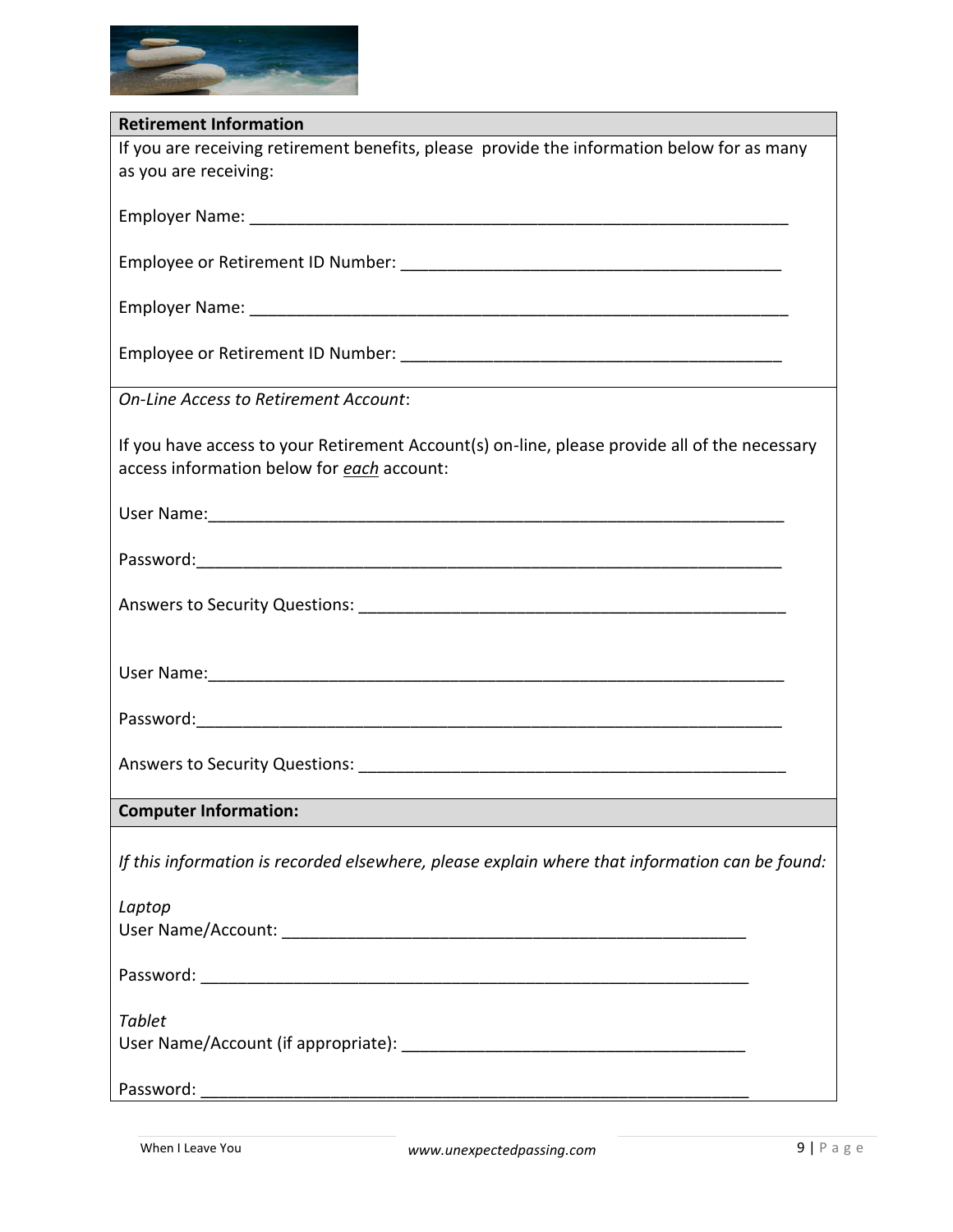

| <b>Smart Phone</b>                                                    |  |
|-----------------------------------------------------------------------|--|
|                                                                       |  |
|                                                                       |  |
|                                                                       |  |
|                                                                       |  |
|                                                                       |  |
| <b>Others</b>                                                         |  |
|                                                                       |  |
|                                                                       |  |
|                                                                       |  |
|                                                                       |  |
|                                                                       |  |
| <b>Social Media</b>                                                   |  |
| After you are gone, the Social Media accounts will be deleted/closed. |  |
|                                                                       |  |
| Facebook                                                              |  |
|                                                                       |  |
|                                                                       |  |
|                                                                       |  |
|                                                                       |  |
|                                                                       |  |
| LinkedIn                                                              |  |
|                                                                       |  |
|                                                                       |  |
|                                                                       |  |
|                                                                       |  |
|                                                                       |  |
| Twitter                                                               |  |
|                                                                       |  |
|                                                                       |  |
|                                                                       |  |
|                                                                       |  |
| Snapchat                                                              |  |
|                                                                       |  |
|                                                                       |  |
|                                                                       |  |
|                                                                       |  |
|                                                                       |  |
| <b>Others</b>                                                         |  |
|                                                                       |  |
|                                                                       |  |
|                                                                       |  |
|                                                                       |  |
|                                                                       |  |
|                                                                       |  |
|                                                                       |  |
|                                                                       |  |
|                                                                       |  |
|                                                                       |  |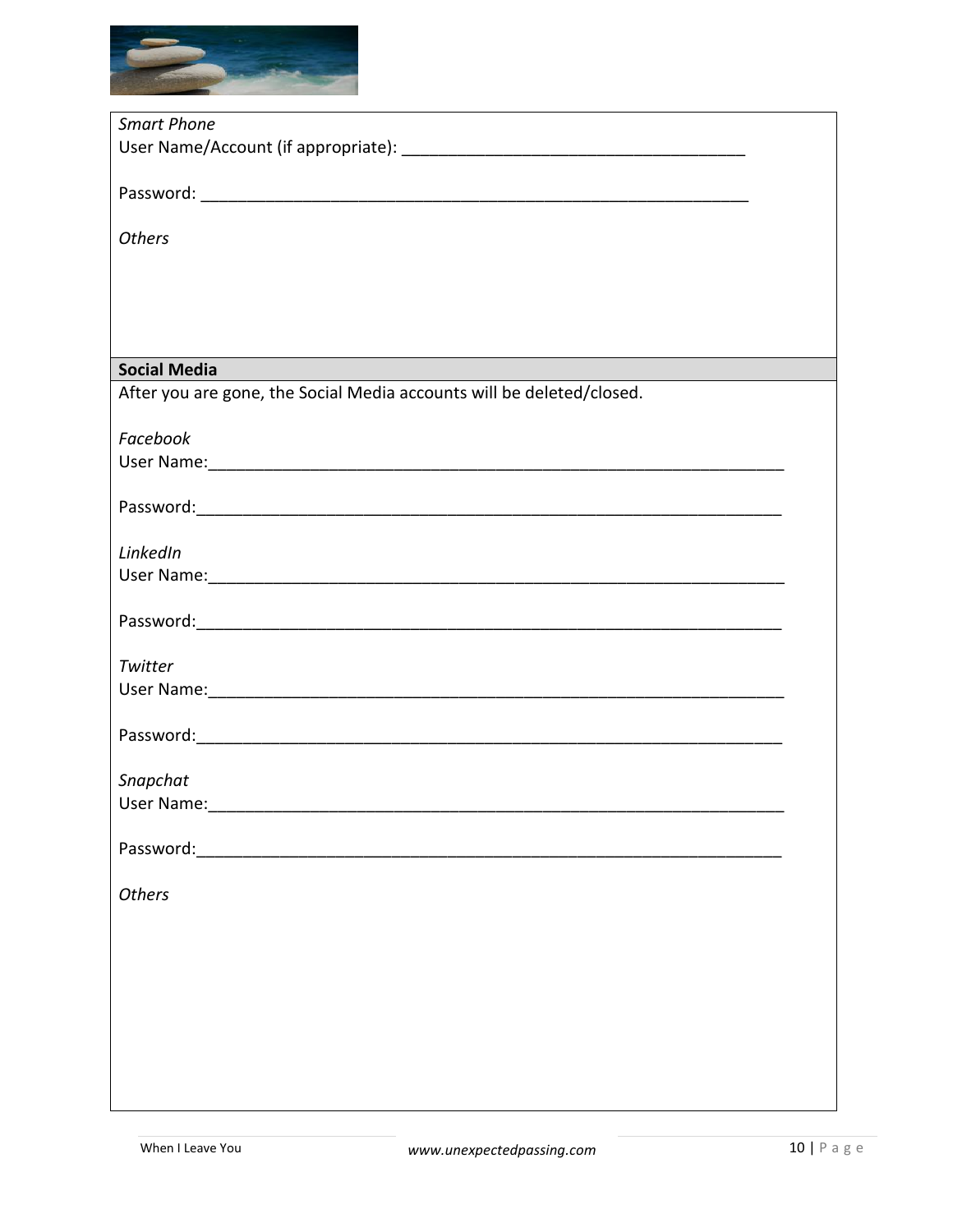

| <b>Financial Information</b>                 |                                         |           |
|----------------------------------------------|-----------------------------------------|-----------|
| My financial records can be found:           |                                         |           |
|                                              |                                         |           |
|                                              |                                         |           |
|                                              |                                         |           |
|                                              |                                         |           |
|                                              |                                         |           |
|                                              |                                         |           |
|                                              |                                         |           |
|                                              |                                         |           |
|                                              |                                         |           |
|                                              |                                         |           |
| Accounts (including credit cards and loans): |                                         |           |
| Type                                         | Number<br>$\mathbf{I}$ and $\mathbf{I}$ | Co-signer |
|                                              |                                         |           |
|                                              |                                         |           |
|                                              |                                         |           |
|                                              |                                         |           |
|                                              |                                         |           |
|                                              |                                         |           |
|                                              |                                         |           |
|                                              |                                         |           |
|                                              |                                         |           |
|                                              |                                         |           |
|                                              |                                         |           |
|                                              |                                         |           |
|                                              |                                         |           |
| Accounts:                                    |                                         |           |
| Type                                         | Number                                  | Co-signer |
|                                              |                                         |           |
|                                              |                                         |           |
|                                              |                                         |           |
|                                              |                                         |           |
|                                              |                                         |           |
|                                              |                                         |           |
|                                              |                                         |           |
|                                              |                                         |           |
|                                              |                                         |           |
|                                              |                                         |           |
|                                              |                                         |           |
|                                              |                                         |           |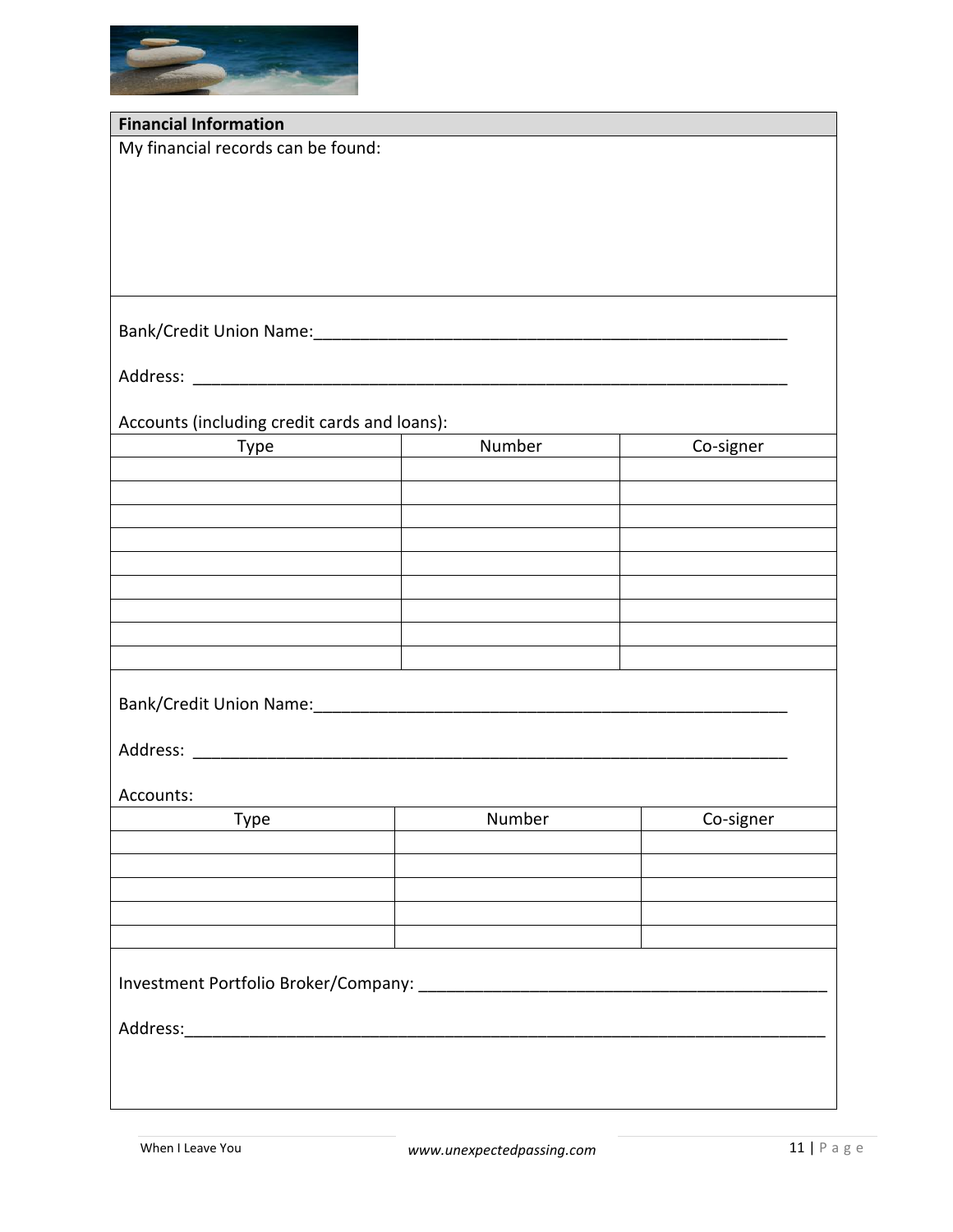

| Number<br>Co-signer<br><b>Type</b><br><b>On-line Banking Access:</b><br>User ID<br><b>Bank</b><br>Password<br>On-line Credit Card Access (non-bank):<br><b>Credit Card</b><br>User ID<br>Password<br><b>Answers to Security Questions:</b><br>1.<br>2.<br>3.<br>Answers to Security Questions:<br>1.<br>2.<br>3.<br><b>Answers to Security Questions:</b><br>3. | Investment/Brokerage Accounts: |  |  |  |
|-----------------------------------------------------------------------------------------------------------------------------------------------------------------------------------------------------------------------------------------------------------------------------------------------------------------------------------------------------------------|--------------------------------|--|--|--|
|                                                                                                                                                                                                                                                                                                                                                                 |                                |  |  |  |
|                                                                                                                                                                                                                                                                                                                                                                 |                                |  |  |  |
|                                                                                                                                                                                                                                                                                                                                                                 |                                |  |  |  |
|                                                                                                                                                                                                                                                                                                                                                                 |                                |  |  |  |
|                                                                                                                                                                                                                                                                                                                                                                 |                                |  |  |  |
|                                                                                                                                                                                                                                                                                                                                                                 |                                |  |  |  |
|                                                                                                                                                                                                                                                                                                                                                                 |                                |  |  |  |
|                                                                                                                                                                                                                                                                                                                                                                 |                                |  |  |  |
|                                                                                                                                                                                                                                                                                                                                                                 |                                |  |  |  |
|                                                                                                                                                                                                                                                                                                                                                                 |                                |  |  |  |
|                                                                                                                                                                                                                                                                                                                                                                 |                                |  |  |  |
|                                                                                                                                                                                                                                                                                                                                                                 |                                |  |  |  |
|                                                                                                                                                                                                                                                                                                                                                                 |                                |  |  |  |
|                                                                                                                                                                                                                                                                                                                                                                 |                                |  |  |  |
|                                                                                                                                                                                                                                                                                                                                                                 |                                |  |  |  |
|                                                                                                                                                                                                                                                                                                                                                                 |                                |  |  |  |
|                                                                                                                                                                                                                                                                                                                                                                 |                                |  |  |  |
|                                                                                                                                                                                                                                                                                                                                                                 |                                |  |  |  |
|                                                                                                                                                                                                                                                                                                                                                                 |                                |  |  |  |
|                                                                                                                                                                                                                                                                                                                                                                 |                                |  |  |  |
|                                                                                                                                                                                                                                                                                                                                                                 |                                |  |  |  |
|                                                                                                                                                                                                                                                                                                                                                                 |                                |  |  |  |
|                                                                                                                                                                                                                                                                                                                                                                 |                                |  |  |  |
|                                                                                                                                                                                                                                                                                                                                                                 |                                |  |  |  |
|                                                                                                                                                                                                                                                                                                                                                                 |                                |  |  |  |
|                                                                                                                                                                                                                                                                                                                                                                 |                                |  |  |  |
|                                                                                                                                                                                                                                                                                                                                                                 |                                |  |  |  |
|                                                                                                                                                                                                                                                                                                                                                                 |                                |  |  |  |
|                                                                                                                                                                                                                                                                                                                                                                 |                                |  |  |  |
|                                                                                                                                                                                                                                                                                                                                                                 |                                |  |  |  |
|                                                                                                                                                                                                                                                                                                                                                                 |                                |  |  |  |
|                                                                                                                                                                                                                                                                                                                                                                 |                                |  |  |  |
|                                                                                                                                                                                                                                                                                                                                                                 |                                |  |  |  |
|                                                                                                                                                                                                                                                                                                                                                                 |                                |  |  |  |
|                                                                                                                                                                                                                                                                                                                                                                 |                                |  |  |  |
|                                                                                                                                                                                                                                                                                                                                                                 |                                |  |  |  |
|                                                                                                                                                                                                                                                                                                                                                                 |                                |  |  |  |
|                                                                                                                                                                                                                                                                                                                                                                 |                                |  |  |  |
|                                                                                                                                                                                                                                                                                                                                                                 |                                |  |  |  |
|                                                                                                                                                                                                                                                                                                                                                                 |                                |  |  |  |
|                                                                                                                                                                                                                                                                                                                                                                 |                                |  |  |  |
|                                                                                                                                                                                                                                                                                                                                                                 |                                |  |  |  |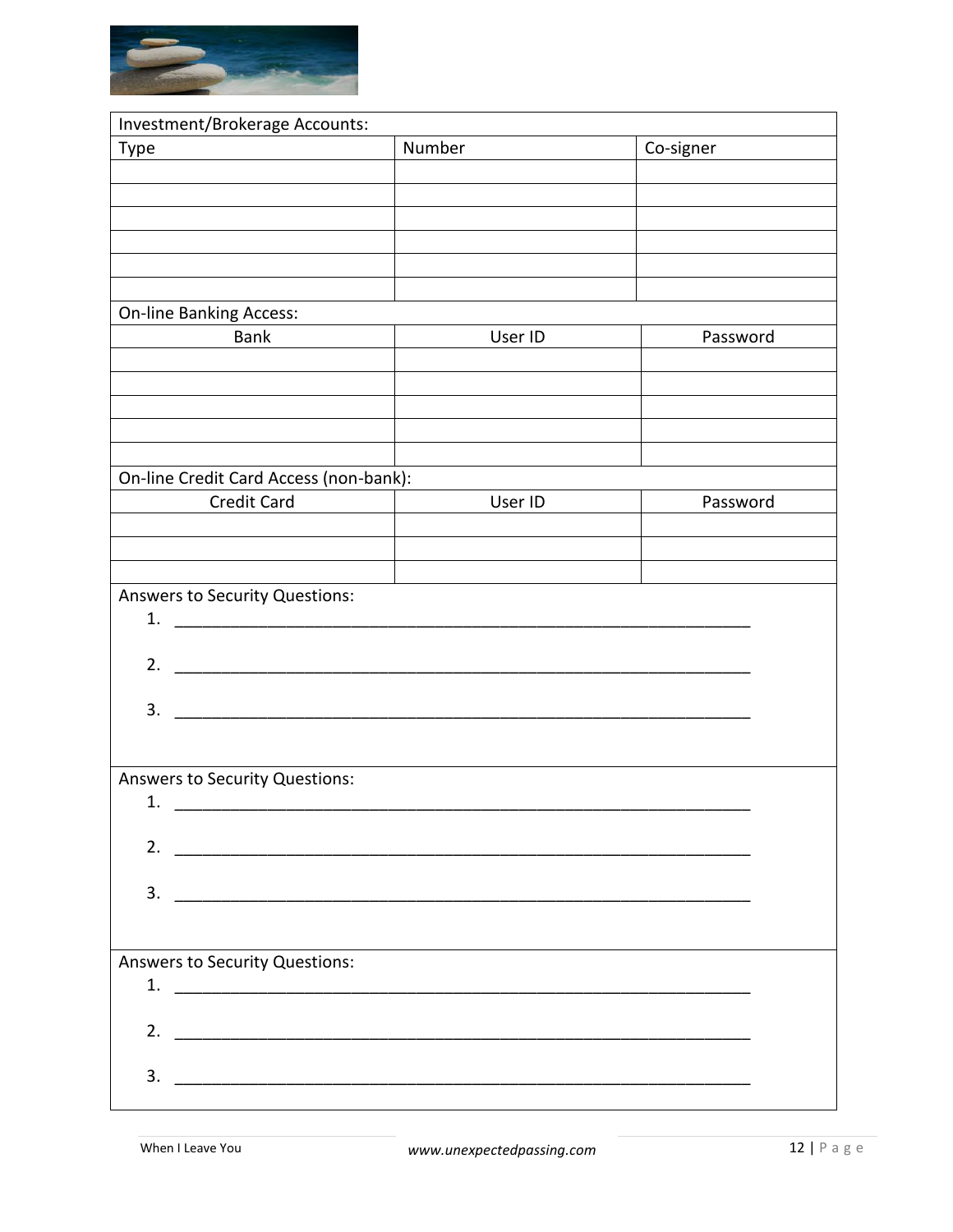

|    | <b>Answers to Security Questions:</b> |  |
|----|---------------------------------------|--|
|    |                                       |  |
|    |                                       |  |
| 3. |                                       |  |
|    |                                       |  |

## **Insurance**

| <b>Type/Policy Number</b> | <b>Agent</b> | <b>Contact Details</b> |  |
|---------------------------|--------------|------------------------|--|
| Life                      |              |                        |  |
|                           |              |                        |  |
|                           |              |                        |  |
|                           |              |                        |  |
| Home/Personal Liability   |              |                        |  |
|                           |              |                        |  |
|                           |              |                        |  |
|                           |              |                        |  |
| Auto                      |              |                        |  |
|                           |              |                        |  |
|                           |              |                        |  |
|                           |              |                        |  |
| Other                     |              |                        |  |
|                           |              |                        |  |
|                           |              |                        |  |
|                           |              |                        |  |
| Date Completed:           |              |                        |  |

Revision Date(s): \_\_\_\_\_\_\_\_\_\_\_\_\_\_\_\_\_\_\_\_\_\_\_\_\_\_\_\_\_\_\_\_\_\_\_\_\_\_\_\_\_\_\_\_\_\_\_\_\_\_\_\_\_\_\_\_\_\_\_\_\_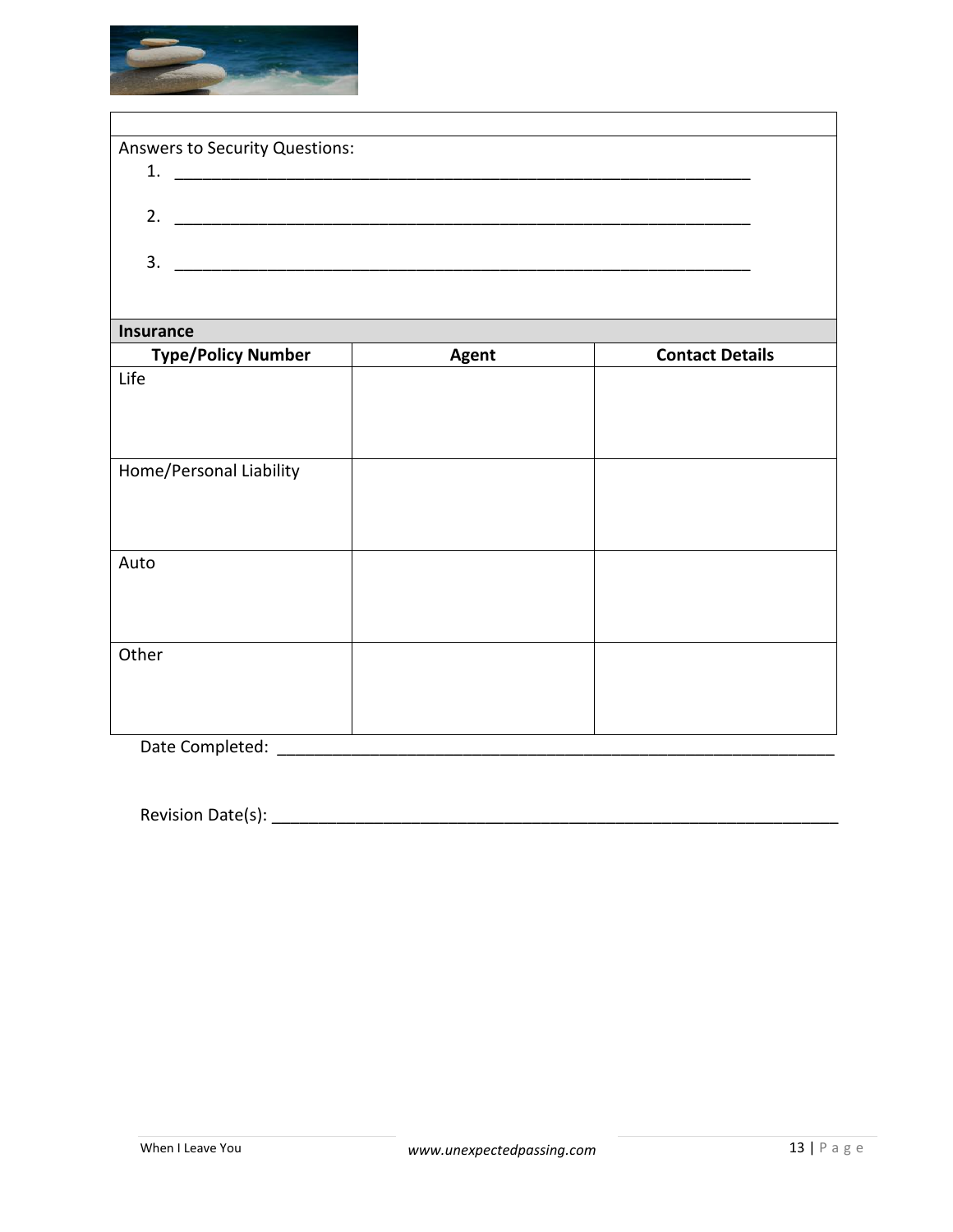

## Appendix A

In some jurisdictions the court will be required to reach out to the next level of family relationships, if you have no living immediate family (parents, siblings, spouse, and/or children) at the time of your passing. Please provide the information on your parents' siblings (your aunts and uncles) and their children (first cousins). Please continue on a separate page, if the space below is not sufficient.

It would also be helpful if you can provide a link to a genealogy website that would confirm the information and/or attach a copy of the family's tree.

| <b>Mother's Family</b> | <b>Father's Family</b> |
|------------------------|------------------------|
| Sibling 1:             | Sibling 1:             |
| Name:                  | Name:                  |
|                        |                        |
| <b>Birth Date:</b>     | <b>Birth Date:</b>     |
|                        |                        |
| Date of Death:         | Date of Death:         |
|                        |                        |
| Address:               | Address:               |
|                        |                        |
|                        |                        |
|                        |                        |
|                        |                        |
| Children:              | Children:              |
| Name:                  | Name:                  |
|                        |                        |
| <b>Birth Date:</b>     | <b>Birth Date:</b>     |
|                        |                        |
| Date of Death:         | Date of Death:         |
|                        |                        |
| Address:               | Address:               |
|                        |                        |
|                        |                        |
| Name:                  | Name:                  |
|                        |                        |
| <b>Birth Date:</b>     | <b>Birth Date:</b>     |
|                        |                        |
| Date of Death:         | Date of Death:         |
|                        |                        |
| Address:               | Address:               |
|                        |                        |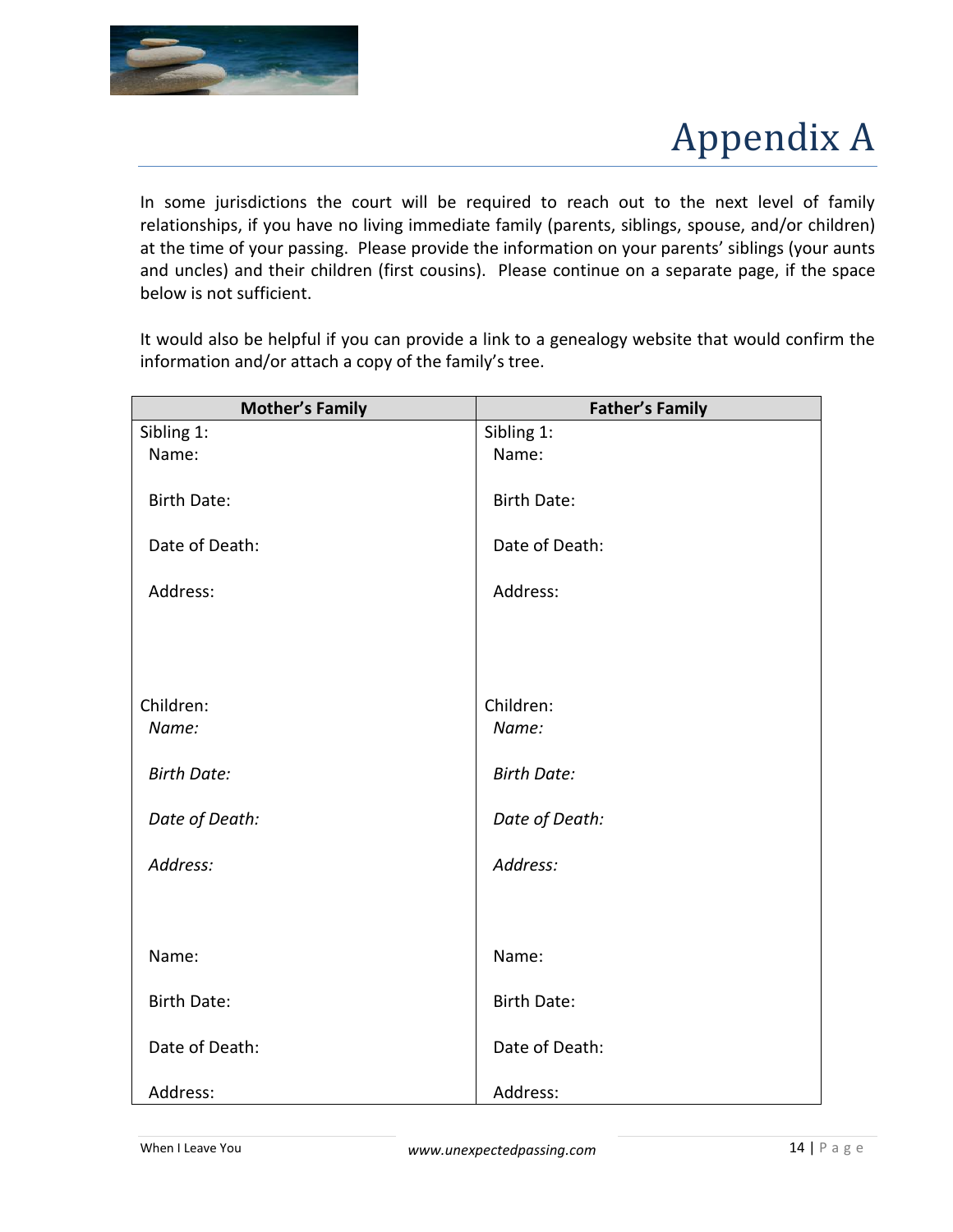

| Name:               | Name:               |
|---------------------|---------------------|
| <b>Birth Date:</b>  | <b>Birth Date:</b>  |
| Date of Death:      | Date of Death:      |
| Address:            | Address:            |
|                     |                     |
|                     |                     |
| Sibling 2:<br>Name: | Sibling 2:<br>Name: |
| <b>Birth Date:</b>  | <b>Birth Date:</b>  |
| Date of Death:      | Date of Death:      |
| Address:            | Address:            |
|                     |                     |
|                     |                     |
| Children:<br>Name:  | Children:<br>Name:  |
| <b>Birth Date:</b>  | <b>Birth Date:</b>  |
| Date of Death:      | Date of Death:      |
| Address:            | Address:            |
|                     |                     |
| Name:               | Name:               |
| <b>Birth Date:</b>  | <b>Birth Date:</b>  |
|                     |                     |
| Date of Death:      | Date of Death:      |
| Address:            | Address:            |
|                     |                     |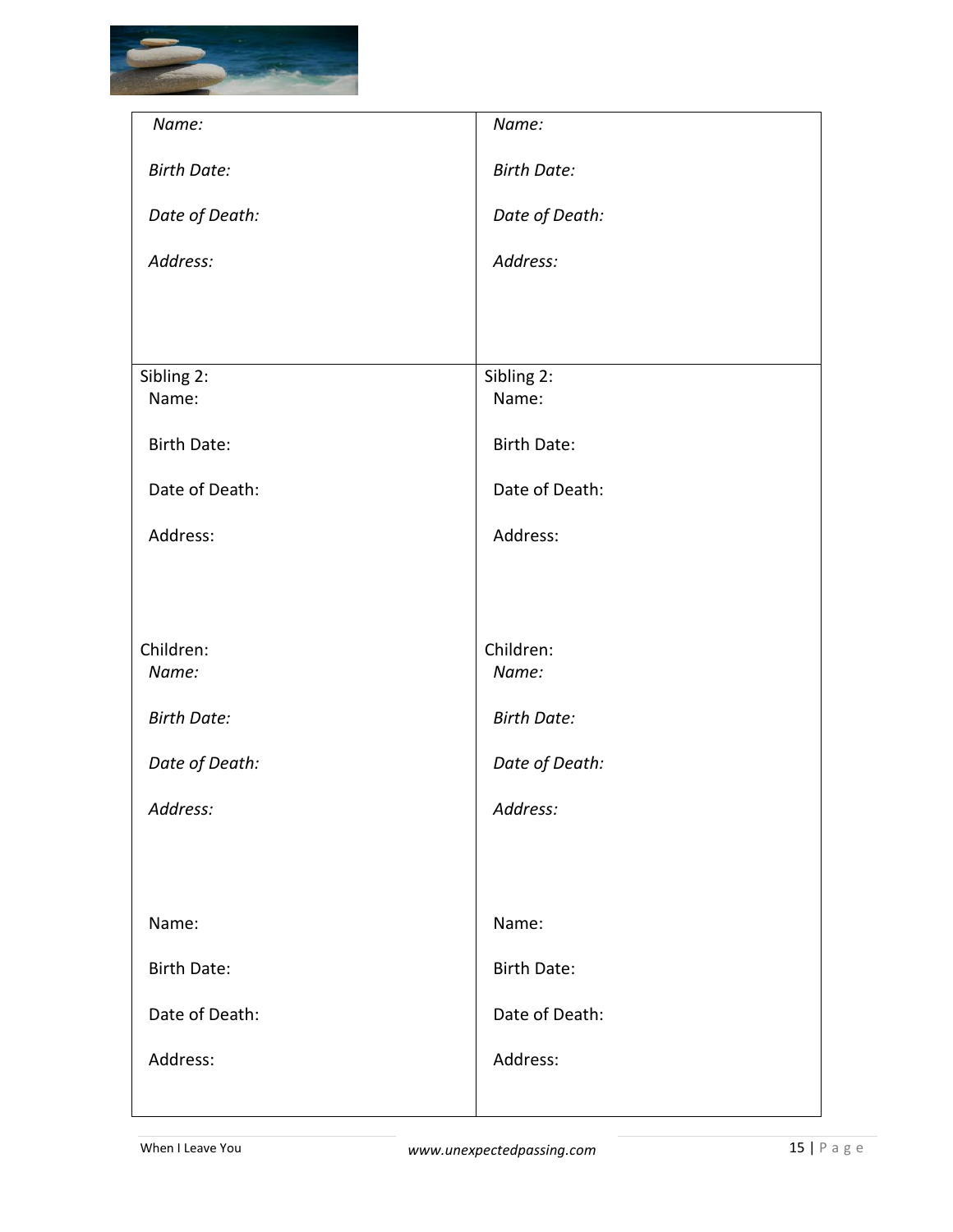

| Name:              | Name:              |
|--------------------|--------------------|
| <b>Birth Date:</b> | <b>Birth Date:</b> |
| Date of Death:     | Date of Death:     |
| Address:           | Address:           |
|                    |                    |
|                    |                    |

 $\top$ 

٦